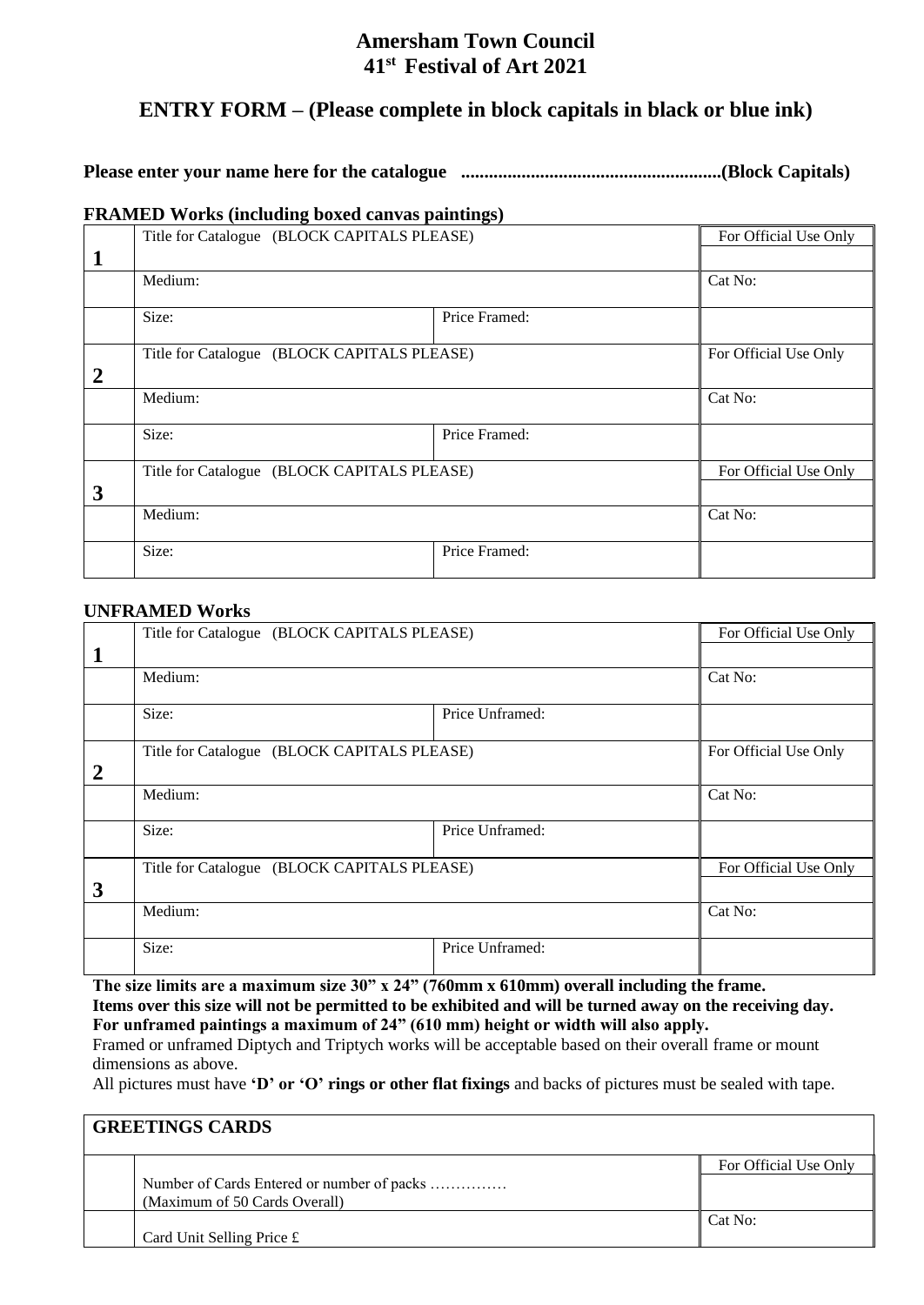**It is a condition of entry that every exhibitor makes his or herself, available for stewarding for at least one session during the exhibition. Please indicate two days, date and time slots in order of preference. An allotted time will be emailed or telephoned to you. Please be as flexible as possible with your dates so that we can fill all slots, for Health & Safety we need a minimum of two people for each time slot.**

| Day, date $&$ time. Preference. 1 | Day, date & time. Preference. 2 |
|-----------------------------------|---------------------------------|
|                                   |                                 |
|                                   |                                 |

Stewarding time slots are 10:30 - 14:00 & 14:00 - 17:30

**I enclose £ in entry fees**. Please make cheques payable to **Amersham Town Council** £2.50 per entry – framed (this includes boxed canvas paintings) and £1.00 – unframed. £2.50 per basket/box of greetings cards.

# **AGREEMENT**

I will deliver my painting(s) between  $10.30 - 12.30$  on Wednesday  $20<sup>th</sup>$  October 2021, and I accept the decision of the hanging committee as to selection of my paintings, by meeting the correct hanging criteria as per the attached General Information Notes. Any works of art cannot be collected until Monday 25thg October 2021, between  $10.30 - 12.30$ . Any work not collected by 12.30 will be subject to a charge per item of £10.00 and may be subsequently auctioned.

# **All works including individual greetings cards are entered at owner's risk.**

|                                                                                             | (CLEARLY PLEASE) |  |
|---------------------------------------------------------------------------------------------|------------------|--|
| <b>DIE 165 MARTIN EUROPEN DE LA BURGELLE ANNE LA BARA DE OBJECTION DE COLONIAL BIOLOGIE</b> |                  |  |

# **PLEASE MAKE SURE YOU READ THE GENERAL DATA PROTECTION INFORMATION ATTACHED AND SIGN THE CONSENT FORM TO BE RETURNED WITH THIS ENTRY FORM.**

## OFFICE USE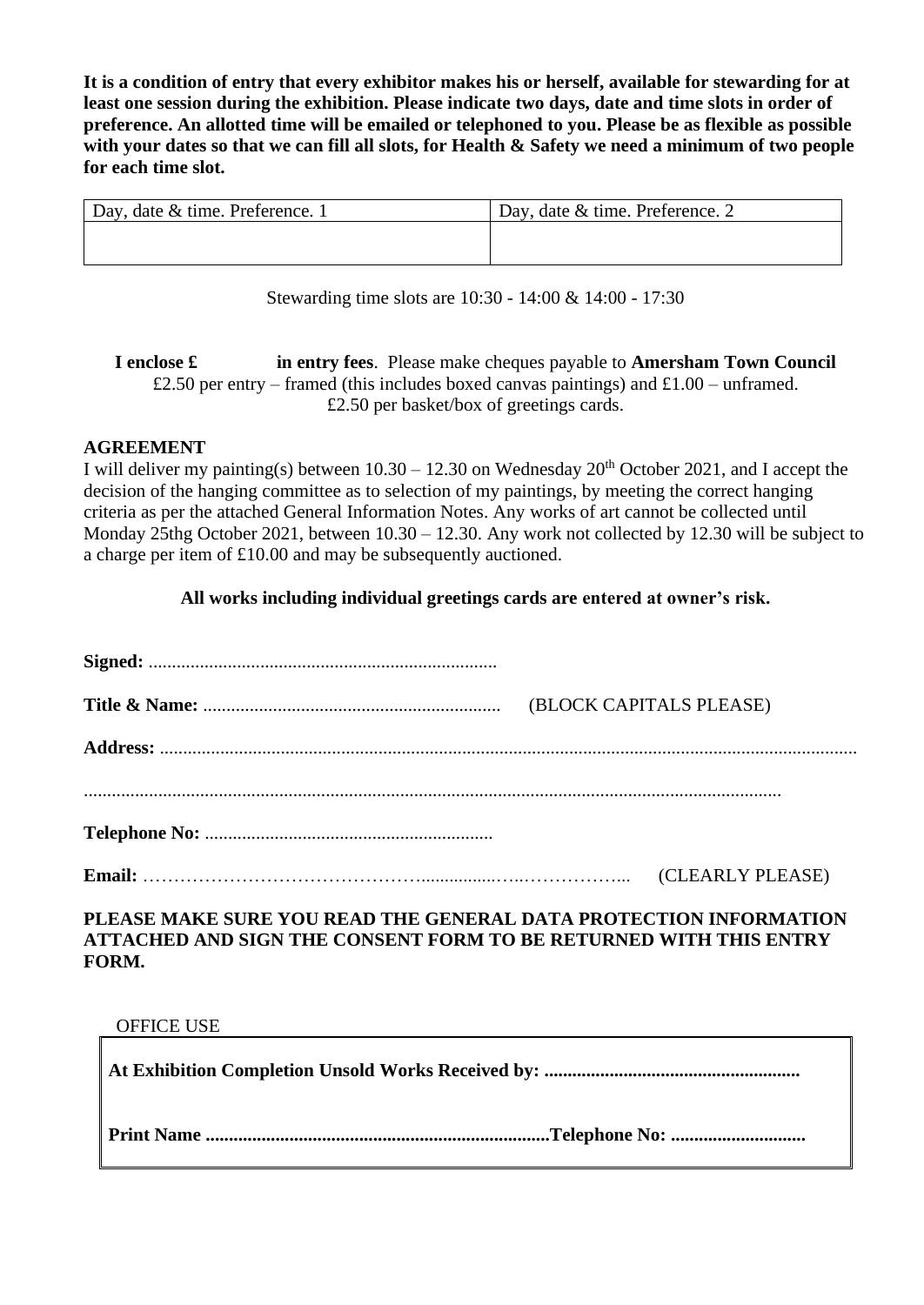# Amersham Town Council

**Flint Barn Court, Church Street, Old Amersham, Bucks HP7 0DB**

**Town Clerk Finance & Policy – Mrs Elizabeth Richardson Town Clerk Community & Services – Mr Steve Catanach Telephone 01494 434000 Facsimile 01494 725300 VAT No. 208654656 E-mail** [Townclerk@amersham-tc.gov.uk](mailto:Townclerk@amersham-tc.gov.uk) **Website** [www.amersham-tc.gov.uk](http://www.amersham-tc.gov.uk/)



Consent: Festival of Arts

I agree that I have read and understand Amersham Town Council's Privacy Notice. I agree by signing below that the Council may process my personal information for statutory purposes, providing information and corresponding with me.

I have the right to request modification on the information that you keep on record.

Signed:

Please Print Name: Date: Date: